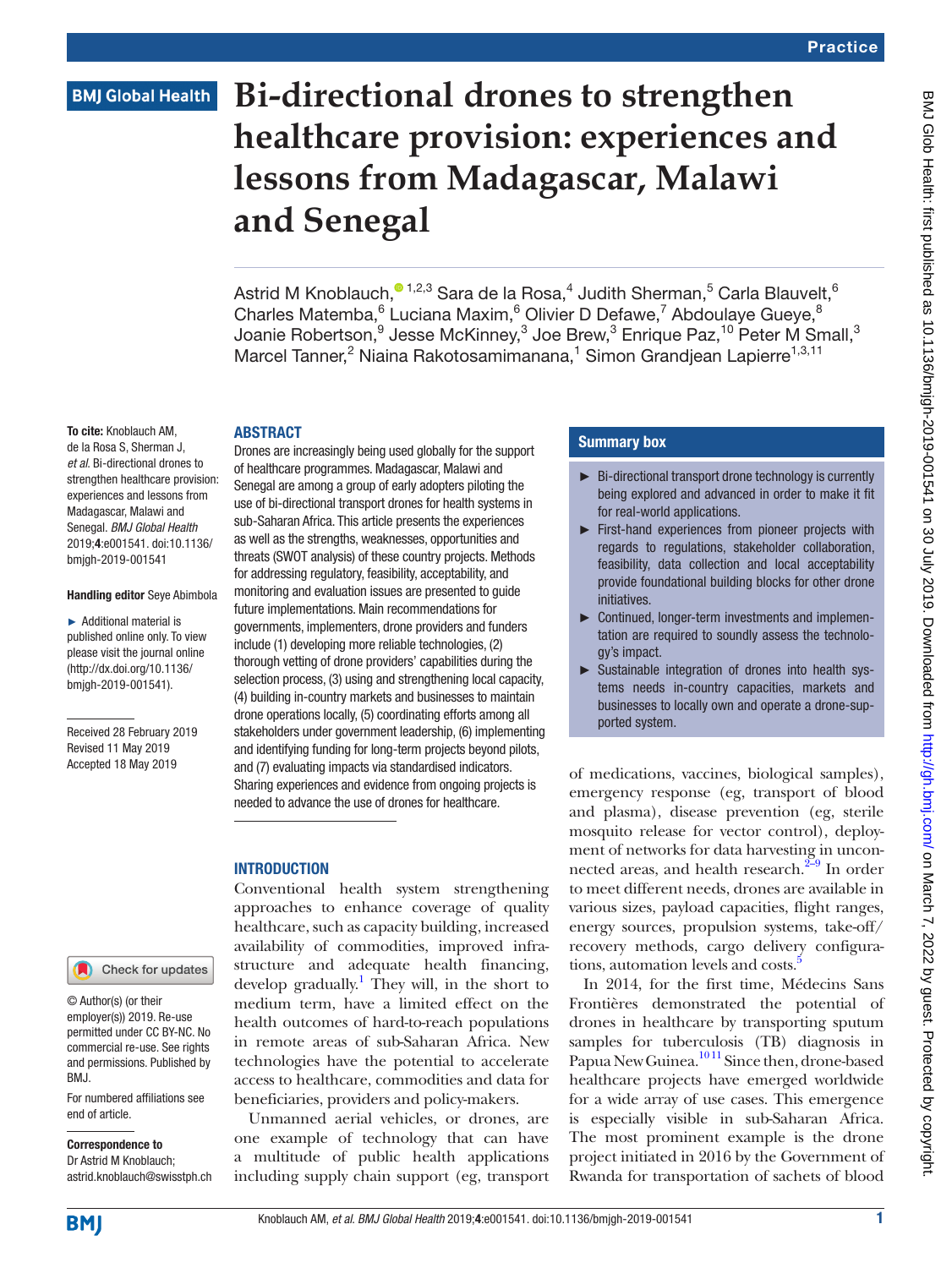to peripheral health centres.<sup>12</sup> This project has mastered one-way air-drop delivery and is the only fully operational project in sub-Saharan Africa as of February 2019. However, there are a number of pilot and proof-of-concept projects in other countries exploring bi-directional transport, that is, the ability to land in a remote health facility or a village and return.

In this relatively new field of bi-directional drone delivery, literature is scarce and mostly restricted to theoretical documentation, roadmaps, market landscape and use-case analyses[.13–17](#page-9-1) Due to the early stage of implementation and limited small-scale pilot projects, little real-world experience and primary data related to drone technology performance, operations, health impact, cost or acceptability are available to date[.15 18–23](#page-9-2) Lessons learnt from sub-Saharan African pioneer drone projects represent the best available information from which to build on for future implementation.

In this article, we describe the regulatory, technical and operational aspects of the existing projects in Madagascar, Malawi and Senegal. The authors directly involved in the conceptualisation and implementation of the projects performed a SWOT analysis (strengths, weaknesses, opportunities and threats). Finally, we draw conclusions from common and differing experiences and lessons learnt from across the countries and provide guidance for governments, implementers, drone providers and funders for future healthcare drone projects in the African region and beyond.

#### The case of Madagascar

Between 2016 and 2018, the 'DrOTS: Drones Observed Therapy System in Remote Madagascar' project was a proof-of-concept with a strong research component implemented by Stony Brook University (New York, USA) and the Pasteur Institute of Madagascar. The project combined a bundle of technologies (including drones, digital adherence monitors, cough counters and educational videos) in an innovative approach to forwardly deploy healthcare in remote settings.<sup>24</sup> Drone technology was explored as a way of removing logistical barriers to quality TB care by flying sputum samples and medication for diagnosis and treatment between a centralised, well-equipped laboratory and remote villages in one district [\(table](#page-2-0) 1 and online [supple](https://dx.doi.org/10.1136/bmjgh-2019-001541)mentary file  $1$ ).<sup>25</sup> The technology requirement was a drone with a high degree of autonomy (ie, no manual piloting) that did not require a runway, launcher or other heavy infrastructure and that could perform bi-directional transport of goods for a 120 km flight range with a payload of up to 1 kg. The project experienced three major obstacles: (1) the lack of drone-specific flight regulations led to delayed flight permit approval and required frequent renewals thereof; (2) the necessity of switching the drone technology early in the implementation phase due to the provider's inability to deliver functional drones; (3) the subsequent unavailability of a technology solution designed for the specific use case in real-world conditions of remote Madagascar

[\(table](#page-4-0) 2). Consequently, a significant amount of resources were allocated to administrative procedures, product re-engineering and in-house software development of new technology leading to implementation delays.

Although drones were not fully integrated into the local health system, proof-of-concept was achieved with drones successfully transporting dummy payloads. This project attracted the attention of the Malagasy government, major health service providers and respective funders, who plan to integrate drones into their health provision activities in Madagascar.

#### The case of Malawi

In the Malawian health sector, two bi-directional drone transport projects are dealing comprehensively with an array of regulatory and operational issues. In 2016, Unicef Malawi, in partnership with VillageReach, implemented a feasibility study on the use of drones to facilitate the transport of dry blood spots for early infant diagnosis of HIV in two rural districts ([table](#page-2-0) 1 and online [supplementary file 1](https://dx.doi.org/10.1136/bmjgh-2019-001541)). VillageReach conducted an associated costing study in which drone costs were compared with the standard method of transporting samples via motorcycle.<sup>14</sup> The study found that cost per kilometer is higher for drones compared to motorcycles. However, technology cost is expected to decrease and importantly, cost-effectiveness was not analysed. With support from Unicef, the Malawi Department of Civil Aviation embarked on a process of strengthening regulators' institutional capacity, resulting in the issuance of an Aeronautical Information Circular on drones and draft drone regulations which are currently being finalised by the Ministry of Justice. $26$  In 2018, Unicef commissioned an assessment of the sample referral transportation network and health supply chain in two districts with hard-toreach facilities that modelled the benefits of integrating drones into an optimised specimen referral system.<sup>[27](#page-9-7)</sup> The study found that the benefits included increased equity and access for patients, responsiveness to urgent needs and potential use in emergencies and catastrophes. Based on these results, the Ministry of Health (MOH) is moving forward with integration of drones in the health system in the two districts. In 2018, VillageReach began conducting a study to assess the acceptability, feasibility, non-inferiority of sample quality, costs and benefits, and possibility of building a business case for the use of drones to transport blood and injectable oxytocin for obstetrical emergencies.<sup>22 23</sup> However, test flights had to be stopped due to GPS interference from cellular towers. Nevertheless, VillageReach and the MOH used the information gained to develop an extensive community mobilisation strategy.<sup>23</sup> The collaborative efforts of Unicef, VillageReach and other stakeholders in Malawi have addressed initial regulatory, technical, operational and population-based hurdles [\(figure](#page-5-0) 1). Remaining technical and operational challenges are being addressed in ongoing projects in collaboration with the MOH.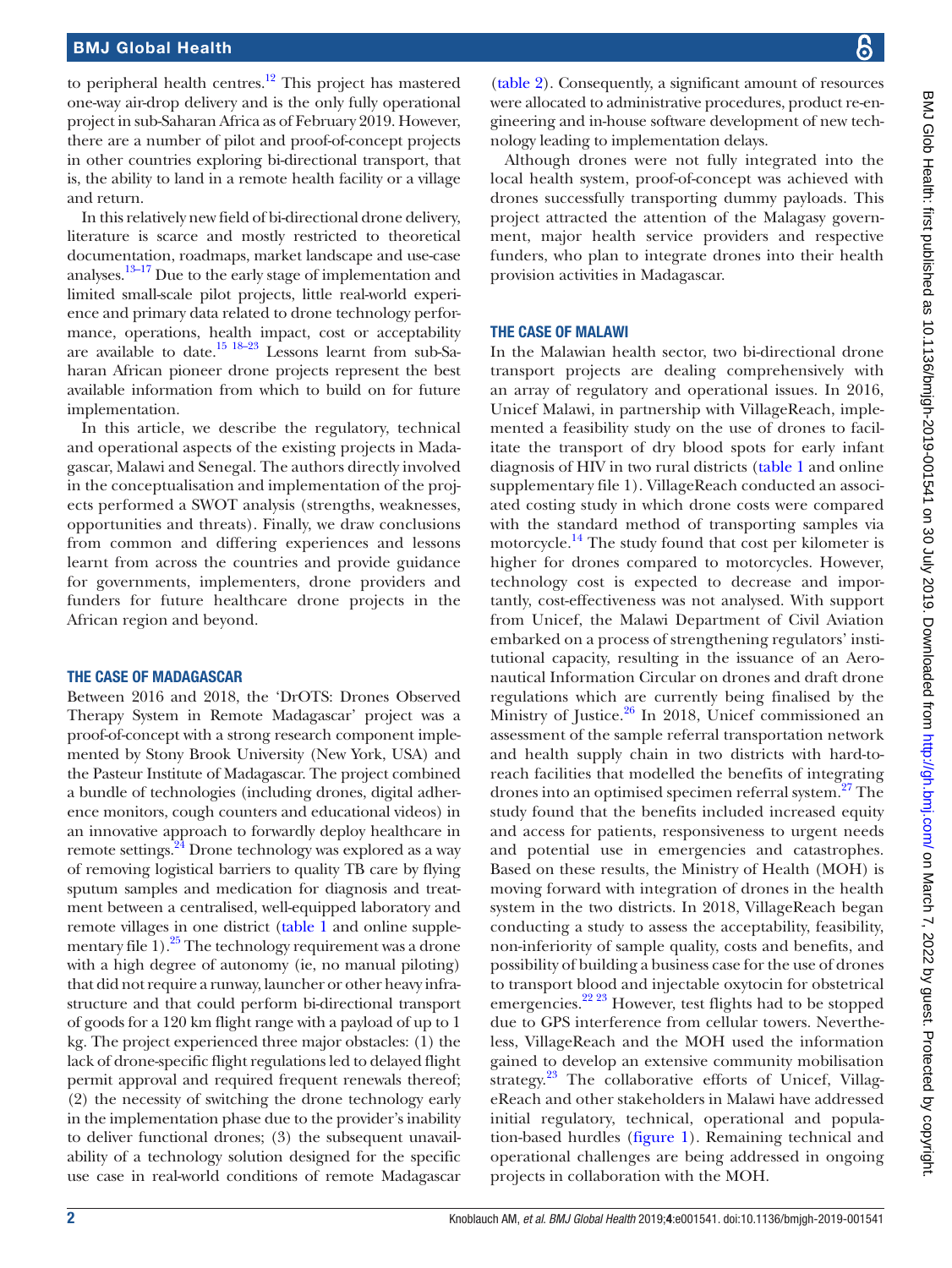<span id="page-2-0"></span>

| <b>Table 1</b>                           |                                                                                   | Characteristics and description of drone projects in Madagascar, Malawi and Senegal                                                                                                        |                                                                                                                                                                              |
|------------------------------------------|-----------------------------------------------------------------------------------|--------------------------------------------------------------------------------------------------------------------------------------------------------------------------------------------|------------------------------------------------------------------------------------------------------------------------------------------------------------------------------|
|                                          | Madagascar                                                                        | <b>Malawi</b>                                                                                                                                                                              | Senegal                                                                                                                                                                      |
| Project name                             | <b>DrOTS: Drones Observed</b><br>Therapy System in Remote<br>Madagascar           | 1. Specimen referral and health<br>supply chain optimisation using<br>drones<br>2. Medical commodity delivery for<br>preventable maternal deaths<br>using drones                           | Drones for health supply<br>payload delivery in<br>Foundiougne district, Fatick<br>region, Senegal                                                                           |
| Project onset and end                    | Nov 2017-Dec 2018                                                                 | 1. Mar $2016$ - ongoing<br>2. Dec $2017 -$ ongoing                                                                                                                                         | Dec 2017-ongoing                                                                                                                                                             |
| First flight                             | May 2018                                                                          | 1. Mar 2016<br>2. Apr 2018                                                                                                                                                                 | Jan 2018 (demonstration flights<br>for regulatory authority)                                                                                                                 |
| Implementer(s)                           | Stony Brook University,<br>Pasteur Institute of<br>Madagascar                     | 1. Unicef<br>2. VillageReach                                                                                                                                                               | Ministry of Health, PATH                                                                                                                                                     |
| Partner(s)                               | <b>National Tuberculosis Control</b><br>Programme,<br>Ministry of Public Health   | 1. Ministry of Health, Department of<br>Civil Aviation, VillageReach<br>2. Ministry of Health, Malawi Blood<br>Transfusion Services, Malawi<br>Pharmacy, Medicines Poisons<br><b>Board</b> | Medical Region of<br>Fatick, Medical District of<br>Foundiougne, Pharmacie<br>Nationale de Provissionnement.<br>Pharmacie Regionale de<br>Provissionnement, Fatick<br>Region |
| Sponsor(s)/funder(s)                     | TB REACH of the Stop TB<br>Partnership                                            | 1. Unicef (feasibility); Unicef and<br>USAID (implementation)<br>2. Grand Challenges Canada<br>and Silicon Valley Community<br>Foundation                                                  | The Bill & Melinda Gates<br>Foundation                                                                                                                                       |
| Drone type(s)                            | Hybrid (fixed wing and<br>quadcopter)                                             | 1. Quadcopter (feasibility); hybrid<br>(implementation)<br>2. Hybrid (fixed wing and<br>quadcopter)                                                                                        | Hybrid (fixed wing and<br>quadcopter)                                                                                                                                        |
| Manufacturer(s)                          | Vayu (test flight); Vertical<br>Technology Delta Quad<br>(implementation)         | 1. Matternet (feasibility); Wingcopter Vayu (test flight); to be<br>(implementation)<br>2. Vayu (test flight); NextWing<br>(implementation)                                                | confirmed for implementation                                                                                                                                                 |
| Drone operational<br>service provider(s) | <b>None</b>                                                                       | 1. Matternet (feasibility); Wingcopter General Global Services<br>(implementation)<br>2. NextWing (implementation)                                                                         | (provisional)                                                                                                                                                                |
| No of drones                             | 2                                                                                 | To be determined<br>1.<br>2.<br>1 in use, 2 planned                                                                                                                                        | To be determined                                                                                                                                                             |
| Maximum flight range                     | 60 km                                                                             | 1. 100 km<br>2. 80 km                                                                                                                                                                      | 60 km                                                                                                                                                                        |
| Maximum payload                          | $1.5$ kg                                                                          | 1.<br>6 kg depending on distance<br>2.<br>2.2 kg (test flight), 1 kg<br>(implementation)                                                                                                   | 2 kg                                                                                                                                                                         |
| Propulsion system                        | Electric                                                                          | Electric<br>1.<br>Electric<br>2.                                                                                                                                                           | Electric                                                                                                                                                                     |
| Flight control                           | Autonomous but monitored                                                          | 1.+2. Autonomous but monitored                                                                                                                                                             | Autonomous but monitored                                                                                                                                                     |
| Purpose                                  | Sputum and medication<br>transport for diagnosis and<br>treatment of tuberculosis | 1. Collection of medical samples<br>(TB and HIV diagnosis, viral load)<br>and delivery of medication<br>2. Blood and injectable oxytocin<br>transport for maternal health<br>emergencies   | Delivery of urgent essential<br>drugs and collection of medical<br>samples                                                                                                   |

**Continued**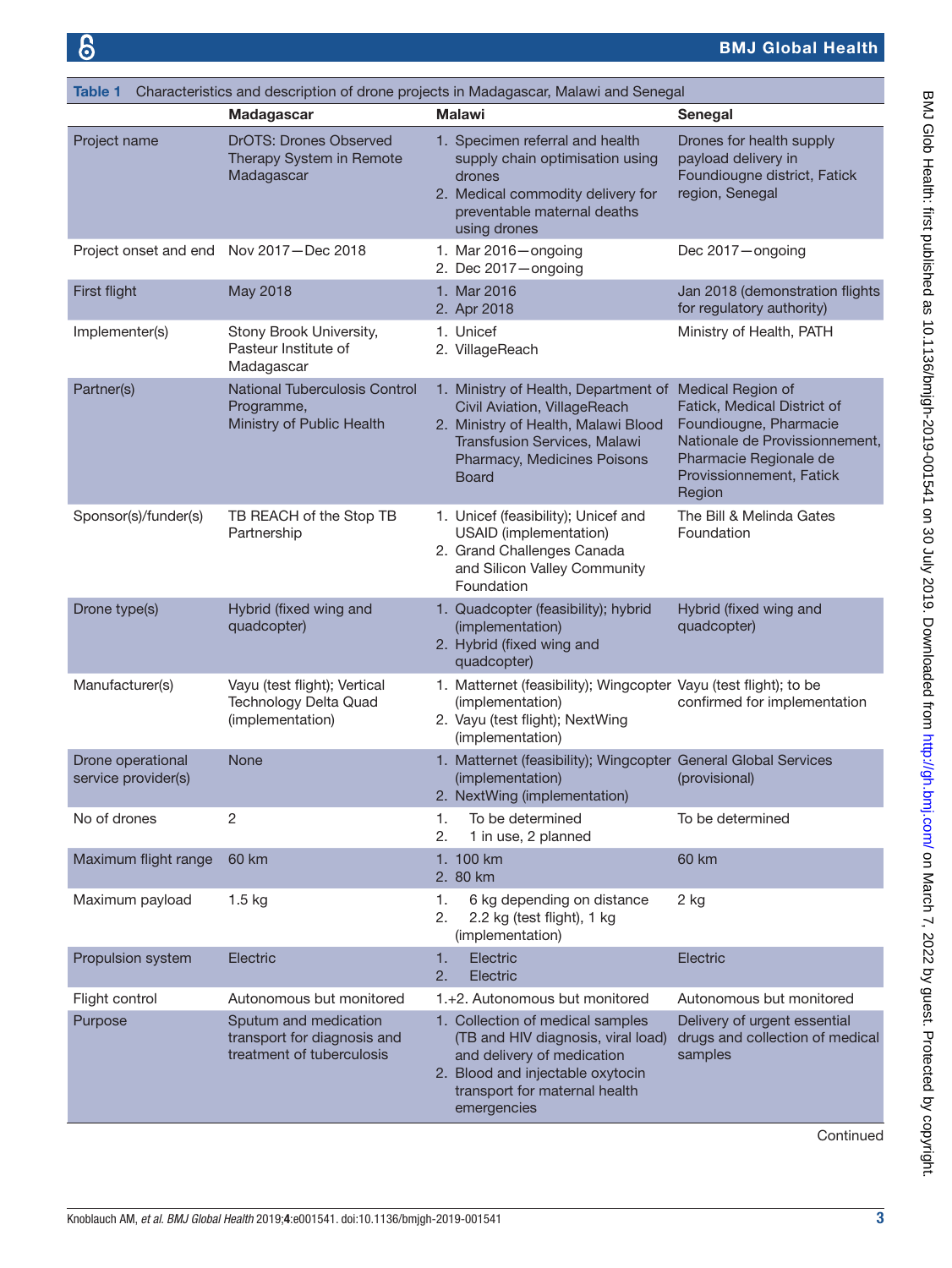Table 1 Continued

|                                                           | Madagascar                                                                        | <b>Malawi</b>                                                                                                                                               | <b>Senegal</b>                                                                                                                                  |
|-----------------------------------------------------------|-----------------------------------------------------------------------------------|-------------------------------------------------------------------------------------------------------------------------------------------------------------|-------------------------------------------------------------------------------------------------------------------------------------------------|
| Destination(s)                                            | A. Peripheral health centre<br><b>B.</b> Villages                                 | $1. +2.$<br>A. District hospitals<br>B. Peripheral health centres<br>C. Blood testing sites                                                                 | A. District health centre (drone<br>base)<br>B. 3-4 health posts in the dis-<br>trict (islands)<br>C. Regional hospital<br>D. Regional pharmacy |
| System approach                                           | Bi-directional transport/<br>delivery between (A) and (B)<br>with landing in both | 1.+2. Bi-directional transport/<br>delivery with landing in (A), (B) and<br>(C)                                                                             | Bi-directional transport/delivery<br>between (A) and destinations<br>(B), (C) and (D) with landing in<br>all sites                              |
| Geographical scale,<br>including health<br>infrastructure | One district (1 health centre, 1<br>health post), including villages              | 1. 2 districts, including islands<br>2. 2 districts (one central blood<br>bank, 1 urban health centre, 1<br>rural district hospital)                        | One district, including islands (4<br>health posts)                                                                                             |
| Human resources                                           | Drone technicians, health<br>personnel at (A), community<br>health worker in (B)  | 1.+2. Drone technicians, health<br>personnel, study team (core and<br>partner organisations), ambulance<br>crew (2. only) and police officers on<br>standby | Drone technician and health<br>personnel at (A), health<br>personnel at (B), (C) and (D)                                                        |
| Total flights (until Dec<br>2018)                         | Six flights (Vayu), 37 flights<br>(Vertical Technologies)                         | 1. 93 flights<br>2. One test flight                                                                                                                         | One test flight                                                                                                                                 |
| Total deliveries made<br>(until Dec 2018)                 | Six round flights (between<br>10 and 42 km) using dummy<br>payloads               | 1. None<br>2. Not applicable                                                                                                                                | Not applicable                                                                                                                                  |
| Status of national<br>regulations                         | Developed in 2017, pending<br>final approval                                      | Aviation circular developed in 2017, Regulations published <sup>26</sup><br>pending final approval                                                          |                                                                                                                                                 |

#### The case of Senegal

In Senegal, since late 2017, the government, in collaboration with PATH, is assessing the usefulness, health impact and cost-effectiveness of drones within the health supply chain system ([table](#page-2-0) 1 and online [supplementary file 1\)](https://dx.doi.org/10.1136/bmjgh-2019-001541). The project is being implemented in a region where health facilities are isolated by island geography. Three use cases are being evaluated: (1) transporting laboratory samples for diagnostic tests, (2) delivering treatment for medical emergencies and (3) delivering essential medicines and medical supplies when needed between routine supply trips.

Since the onset, regulatory authorities and governmental stakeholders are engaged, a specific regulatory pathway is defined, an evaluation protocol is drafted, and stakeholders at district level are active participants. Standard operating procedures were established to guide operations, starting from the moment a need for a drone transport is identified until the flight is completed. One main challenge was the overestimation of the technical readiness of the initial drone provider to operate in the given setting. The provider was not able to successfully demonstrate autonomous flights between the base and designated destinations as well as a successful 'return to home' function. Another major challenge was finding freight carriers willing to handle the high-energy-density lithium polymer batteries for shipment to Dakar. The project is currently seeking additional resources to

enable another drone provider to receive flight authorisation which will allow operations to begin.

#### Tracking and measuring impact

As with any new intervention, decision-makers and investors need detailed and accurate information about the potential costs and benefits to the health system. To date, no consistent methodology for data collection for drone-based operations has been proposed or employed. Importantly, the implementation of drones might not always translate into immediately identifiable health outcome changes but may be noticeable through surrogate endpoints, such as shorter delays in laboratory sample referrals or a reduction in medical supply stock-outs.[28](#page-9-10) Based on experiences from Madagascar, Malawi and Senegal, we propose a set of standardised indicators to monitor and evaluate the impact of future drone-supported healthcare programmes [\(table](#page-6-0) 3). This set of qualitative and quantitative indicators should serve as guidance for ongoing or future initiatives and pave the way to a harmonised approach to monitoring the use of bi-directional transport drones for health.

Triangulating data from the five categories presented (ie, health systems performance, process indicators, costs, technical performance and acceptance)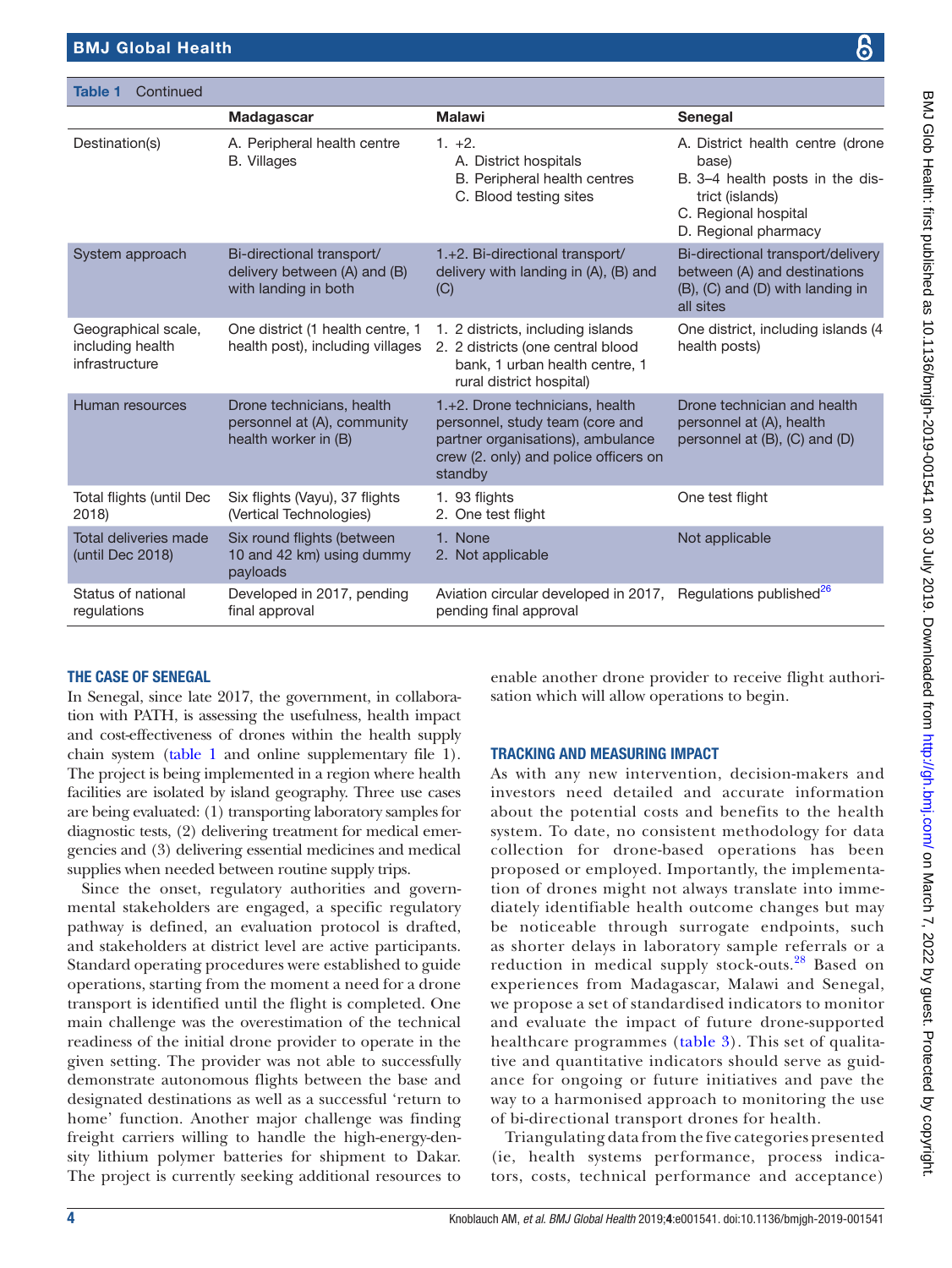# Table 2 Strengths, weaknesses, opportunities and threats (SWOT) analysis of drone projects in Madagascar, Malawi and

indispensable to implementation

current implementation status)

and dummy cargo transports

identification of most suitable technology

► Government support and engagement (eg, ministries of health, defence, transport, including civil aviation authorities) are

► National, multisectoral stakeholder committees are important to

guide and coordinate activities and raise awareness

► Drone-specific flight regulations have been developed in all countries in reaction to the increased use of drones (with varying

► Competitive tendering for drone operator has resulted in

► Local human resources, skills and institutional capacity-building efforts contribute to locally owned and operated projects ► Favourable operating environments (eg, testing corridor in Malawi) have facilitated testing of new technologies by different users ► Feasibility testing resulted in first successful bi-directional flights

► Accompanying studies (eg, acceptability, health outcomes,

lessons learnt to guide future implementation

cost-effectiveness analyses) increased the body of evidence and

► Standard operating procedures for drone operations have been

► Parallel use cases in other sectors, eg, agriculture, conservation, disaster response, have increased interest, advocacy, ease of implementation and acceptance of drone use and created

► High international visibility was achieved bringing attention to the

Political awareness and desire to work with drones is increasing

Opportunities Threats

<span id="page-4-0"></span>Senegal

demonstrated

developed

synergies

use case

#### Strengths Weaknesses

- ► Lengthy and delayed development of drone regulations
- Limited in-country technical capacity
- Lengthy and costly importation of technology and equipment into country
- ► Value of community engagement and acceptance efforts has been ► Need for technology switch mid-projects (technical challenges and unavailability from operating provider)
	- Limited readiness of technology in real-world settings (eg, GPS interference) leading to need for technology development on site (software and hardware)
	- ► Difficulty sourcing funding for activities beyond proof-of-concept or small-scale implementation
	- ► Lack of business cases in-country, partly due to lack of implementation beyond proof-of-concept
	- ► Scarcity of data on, eg, performance, impact, acceptability, partly due to recent implementation

Occasional unreliability of currently available

Political interests are aligned with drone project objectives ► Positive feedback from communities on the potential use of drones for health African Drone and Data Academy will build local skills and entrepreneurship opportunities ► Supportive regulatory environment enables drone use in absence of final regulations ► Wealth of lessons learnt by the pioneer implementers of bidirectional drone use encourage project continuation and guide new projects Drone testing corridor provides opportunities for different types of drones to be tested by different users Donor interest to fund existing and new projects ► Potential for cost-effectiveness compared with conventional transport Increasing number of use cases reaching more people in need of healthcare technology (hardware and software) Limited technical expertise and capacities incountry leading to dependency on external/ international service providers Competing interests between in-country health stakeholders ► Sensitivity and potential dangers of delivery of blood or biological samples Unsecured funding to continue activities, potentially reversing health gains ► Local health sectors reliant on donor funding with limited ability to assume financial responsibility will allow accurate measurements and evaluation

of impacts of drones, including whether the use of drones improved efficiency and equity of service delivery, cost-effectiveness and health outcomes. Measuring these indicators will allow a comparison to (1) baseline before drone implementation and (2) non-drone-supported settings using traditional transportation systems.

Indicators rely on quantitative and qualitative data sources, whereas certain indicators require subjective scales (eg, sample quality), estimations or average values. Since drone-specific data are not recorded in routine health or laboratory information systems, the authors propose the new umbrella term 'drone information system (DIS)' to cover all drone-related flight-log and telemetry data. Integrating certain DIS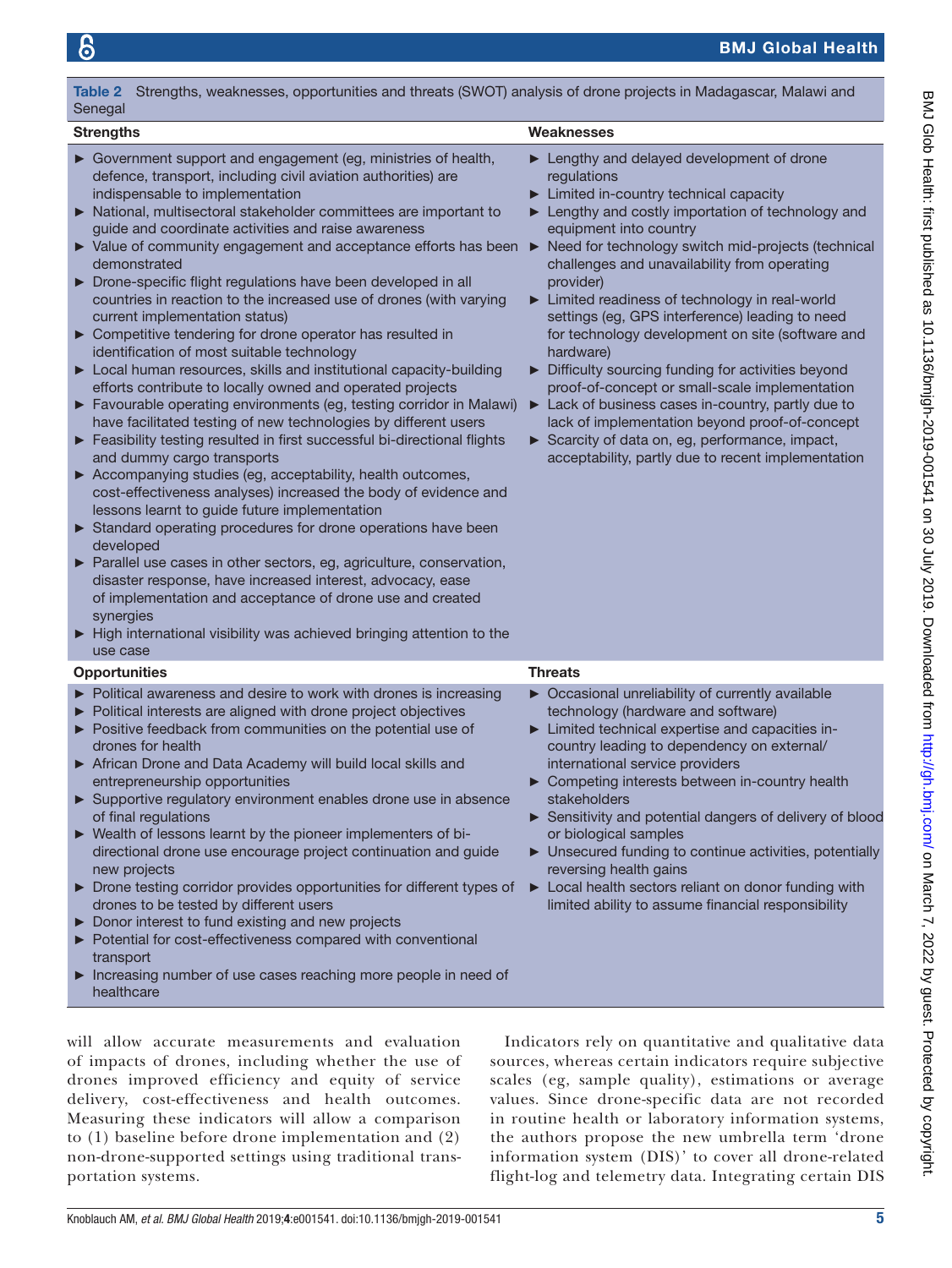

and business incubation.<sup>[34](#page-9-17)</sup>

Though lead implementing institutions varied across the presented projects—international organisations (Malawi and Senegal) or research institutions (Madagascar)—all were implemented in partnership with the countries' respective health ministries and local governance structures. Government institutions play a paramount role in facilitating project approval, negotiating with regulatory bodies and between ministries, and coordinating a country approach among all health stakeholders even in cases where domestic funding cannot be provided. While implementers might be excited to use innovative technologies, governments are needed to 'steer the drone' so that, with their leadership, drone-supported health systems can really take flight.

#### For implementers

After approximately 3 years of implementation of several development and short project lifespans, the collection and sharing of performance data has not automatically

cost-effectiveness using drones. In the planning phase, the use case and technology requirements need to be defined using available tools, including but not restricted to the metrics displayed in [table](#page-2-0)  $1.^{32}$  $1.^{32}$  $1.^{32}$  The suitable technology solution responding to those needs should be provided by manufacturers, which might require new technology development. This process, although longer to start up and costlier initially, is recommended as opposed to relying on readily available but relatively unproven technologies. This approach was recently taken by Unicef Vanuatu and the World Bank Lake Victoria Challenge.<sup>[33](#page-9-15)</sup>

Currently, resources and capacities to mount and maintain a functional drone system are varying across sub-Saharan African countries. The technical base to draw from for fully locally operated drone systems is believed to be sufficient in certain countries. However, there is a limited number of local businesses created for this purpose. In countries where technical resources and human capacities might be limited, an international drone service provider presents a valuable option, at least during an initial phase until local capacity is strengthened.<sup>11</sup> While drone service providers can be costly and might not always be able to deliver the optimal solution for every setting, they come with technical skills, experience and are bound to deliverables. For sustainable in-country operations and maintenance, local capacity building is a critical factor and should be demanded by governments, facilitated by implementers and supported by funders. To this end, partnerships with local universities and schools of technology offer good opportunities to build local skills and entrepreneurship. For example, WeRobotics' Flying Labs is an international network that works towards localisation of drone solutions through training

proof-of-concept drone projects, the technology is still in its feasibility phase for many use cases. To this date, projects have yet to produce sufficient data to demonstrate a direct or indirect impact on health outcomes. We acknowledge that in the context of rapid technology

<span id="page-5-0"></span>Figure 1 Drone flying in Malawi (March 2016). Messinis/ **Matternet** 

information within the routine health information system is recommended. For example, 'dispatched and received' logs about payload should be linked to the existing stock registries in health facilities.

#### **RECOMMENDATIONS AND WAYS FORWARD**

This work represents the first collection of hands-on experience on the use of bi-directional transport drones for healthcare in sub-Saharan Africa. Strengths, weaknesses, opportunities and threats across the projects are summarised in [table](#page-4-0) 2. Commonalities and differences in scale, approaches and regulatory landscapes have influenced successes and challenges of each individual drone project. Taken together, they have pioneered the use of bi-directional drones for health purposes on the African continent, provide early experiences for others to build on and encourage the continued use of aerial technology in healthcare provision.

#### For policy-makers/governments/ministries of health

For many countries, drone flight regulations were (or still are) new territory and regulatory agencies are faced with the challenge of guaranteeing safety and security of a new technology which may not have had prior commercial applications in-country.[29](#page-9-11) Countries need to develop drone regulations that reflect international guidance (eg, from the International Civil Aviation Organization) and should consider lessons learnt in other countries. For example, Rwanda pioneered the 'performance-based regulations' model, designed to facilitate drone operators' access to airspace through a mission-specific approach. $30$  Therein, regulatory agencies determine the safety requirements for the drone operator's proposed mission, who, in turn, has to prove how it will meet them, no matter the technology used.<sup>[31](#page-9-13)</sup> This model achieves the balancing act between safety and allowing the use of new technology that would not have been approved if traditional, lengthy certification processes were applied.

Governments should also employ a system-strengthening approach to identify health system bottlenecks and explore new areas for supply chain optimisation and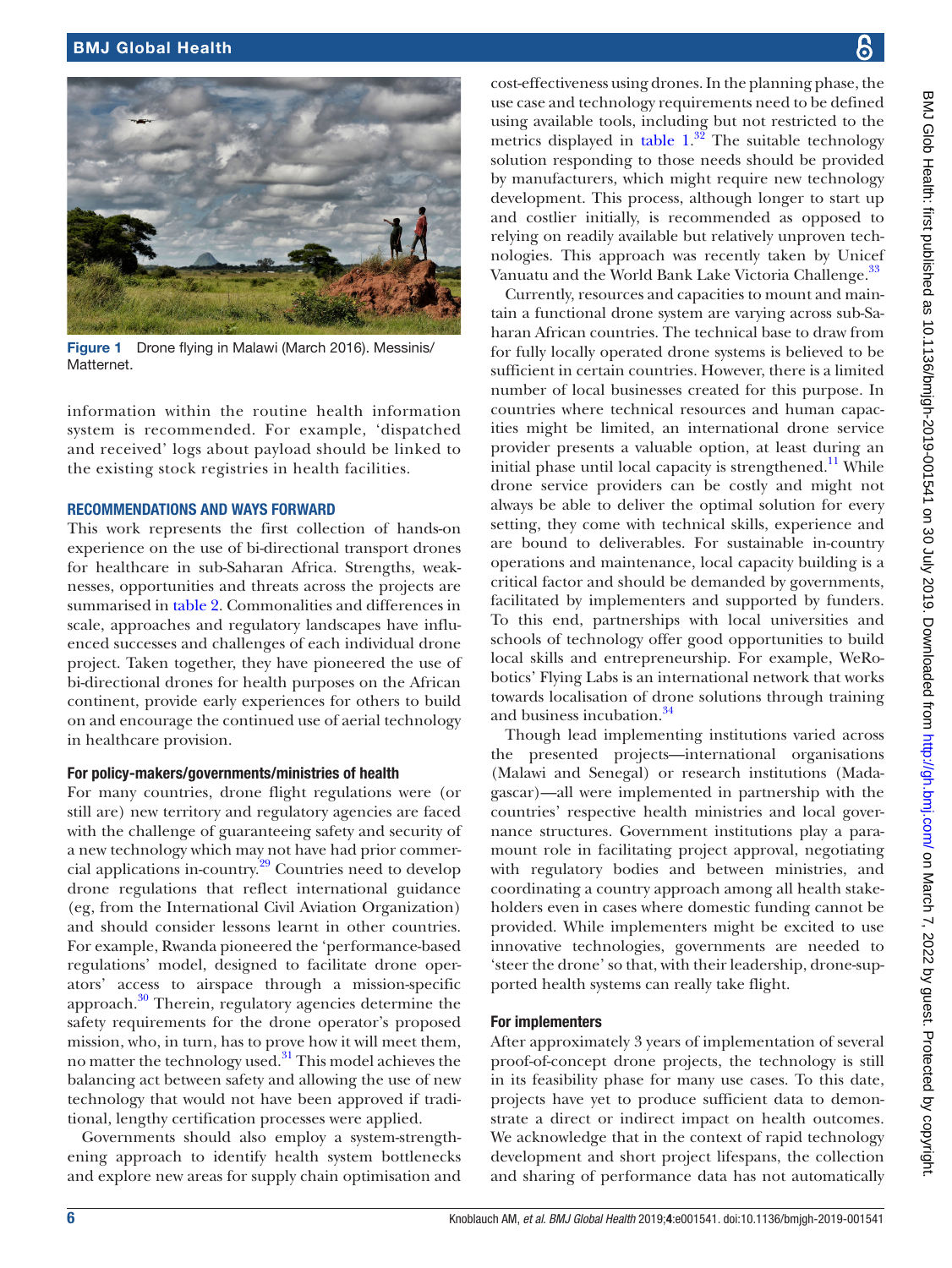<span id="page-6-0"></span>

| "DIS, drone information system: records of all drone-related telernetry and flight-log data (including aircraft sensor and navigational data, power data, temperatures, altitude, barometric pressure, gyroscope, acceleromete<br>connectivity parameters, GPS signals), operator statements (ie, samples/commodities transported), pre-flight and post-flight checks, environmental conditions and incidences (including causes, aircraft downtime, damage<br>HIS, LIS<br>$\frac{1}{2}$<br>HIS, LIS<br>$(DIS)^*$<br>НŚ,<br>DIS<br>SIQ<br>DIS<br>DIS<br>SIQ<br>Qualitative data on awareness, risk and benefit perceptions, attitudes, safety, complaints, traditional,<br>operational time (including preparation, launch, landing and post-flight tasks) average and maximum<br>Flights affected by external causes (eg, climate, technical, operator error) and duration of aircraft on<br>No of minutes from the time the operator begins to prepare the drone for take-off, to the time of the<br>factors, regulatory issues, policies, health systems integration, compromised safety factors or other<br>flight, to the time the payload is received, battery changed, payload reloaded and the flight returns<br>of health facilities covered, quantitative estimate of served population (vs catchment<br>Technology acquisition, training activities, operational costs, technical maintenance, flight permits,<br>Qualitative data on risk and benefit perceptions, including health systems performance, economic<br>No of flights completed for each destination, by type of flight (one-way or two-way transport), by<br>Payload or product temperature during flight, reported as average and range per distance flown<br>Collection, storage and transportation of samples and medical commodities according to WHO<br>Types of medical commodities and biomedical samples transported, via emergency delivery or<br>Time that healthcare worker spends with patients and invests in interacting with drone system<br>Flight durations, distance ranges, flight endurance‡, altitudes, routes/waypoint tracks, flight<br>ht, volume/size of medical commodities and biomedical samples transported<br>of standard WHO and national disease indicators of interest (considering an<br>Cost per flight and per commodity/sample type, per distance, per volume, per time<br>No of days per month with stock-outs by medical commodity per health facility<br>No of successful on-time deliveries made within the service level agreement<br>cultural, religious and ethical considerations, livelihood considerations, etc<br>Cargo compartment acceleration and vibrations during flight<br>easurement period for each health outcome)<br>Quantitative data estimate on costs and willingness to pay<br>groundspeeds, environmental conditions<br>No of specimens received (eg, per 1000 population)<br>Commodity or biomedical sample damage or loss<br>guidelines and specific manufacturer guidelines†<br>human resources, insurance<br>payload vs empty flights<br>Measurement<br>appropriate m<br>regular supply<br>Quantity, weig<br>airspeeds and<br>No and types<br>population)<br>concerns<br>ground<br>No of successful deliveries made<br>Quantity, weight, volume/size<br>Health facilities and patients<br>Other health system costs<br>Commodity/sample types<br>Start-up, operational and<br>Failures or flights missed<br>Payload damage or loss<br>Acceleration, vibration<br>Public, communities<br>Turn-around times<br>maintenance cost<br>Health outcomes<br>No of samples<br>Technical performance Flight quantity<br>Delivery cost<br>Flight quality<br>Temperature<br>Government<br>Stock-outs<br>reached<br>Quality<br>Health system<br>types, repairs).<br>Supply chain<br>performance<br>Acceptance<br>Costs | Category | Indicator | Description | Data sources                                                              |
|--------------------------------------------------------------------------------------------------------------------------------------------------------------------------------------------------------------------------------------------------------------------------------------------------------------------------------------------------------------------------------------------------------------------------------------------------------------------------------------------------------------------------------------------------------------------------------------------------------------------------------------------------------------------------------------------------------------------------------------------------------------------------------------------------------------------------------------------------------------------------------------------------------------------------------------------------------------------------------------------------------------------------------------------------------------------------------------------------------------------------------------------------------------------------------------------------------------------------------------------------------------------------------------------------------------------------------------------------------------------------------------------------------------------------------------------------------------------------------------------------------------------------------------------------------------------------------------------------------------------------------------------------------------------------------------------------------------------------------------------------------------------------------------------------------------------------------------------------------------------------------------------------------------------------------------------------------------------------------------------------------------------------------------------------------------------------------------------------------------------------------------------------------------------------------------------------------------------------------------------------------------------------------------------------------------------------------------------------------------------------------------------------------------------------------------------------------------------------------------------------------------------------------------------------------------------------------------------------------------------------------------------------------------------------------------------------------------------------------------------------------------------------------------------------------------------------------------------------------------------------------------------------------------------------------------------------------------------------------------------------------------------------------------------------------------------------------------------------------------------------------------------------------------------------------------------------------------------------------------------------------------------------------------------------------------------------------------------------------------------------------------------------------------------------------------------------------------------------------------------------------------------------------------------------------------------------------------------------------------------------------------------------------------------------------------------------------------------------------------------------------------------------------------------------------------------------------------------------------|----------|-----------|-------------|---------------------------------------------------------------------------|
|                                                                                                                                                                                                                                                                                                                                                                                                                                                                                                                                                                                                                                                                                                                                                                                                                                                                                                                                                                                                                                                                                                                                                                                                                                                                                                                                                                                                                                                                                                                                                                                                                                                                                                                                                                                                                                                                                                                                                                                                                                                                                                                                                                                                                                                                                                                                                                                                                                                                                                                                                                                                                                                                                                                                                                                                                                                                                                                                                                                                                                                                                                                                                                                                                                                                                                                                                                                                                                                                                                                                                                                                                                                                                                                                                                                                                                                        |          |           |             |                                                                           |
|                                                                                                                                                                                                                                                                                                                                                                                                                                                                                                                                                                                                                                                                                                                                                                                                                                                                                                                                                                                                                                                                                                                                                                                                                                                                                                                                                                                                                                                                                                                                                                                                                                                                                                                                                                                                                                                                                                                                                                                                                                                                                                                                                                                                                                                                                                                                                                                                                                                                                                                                                                                                                                                                                                                                                                                                                                                                                                                                                                                                                                                                                                                                                                                                                                                                                                                                                                                                                                                                                                                                                                                                                                                                                                                                                                                                                                                        |          |           |             |                                                                           |
|                                                                                                                                                                                                                                                                                                                                                                                                                                                                                                                                                                                                                                                                                                                                                                                                                                                                                                                                                                                                                                                                                                                                                                                                                                                                                                                                                                                                                                                                                                                                                                                                                                                                                                                                                                                                                                                                                                                                                                                                                                                                                                                                                                                                                                                                                                                                                                                                                                                                                                                                                                                                                                                                                                                                                                                                                                                                                                                                                                                                                                                                                                                                                                                                                                                                                                                                                                                                                                                                                                                                                                                                                                                                                                                                                                                                                                                        |          |           |             | HIS, LIS, LMIS                                                            |
|                                                                                                                                                                                                                                                                                                                                                                                                                                                                                                                                                                                                                                                                                                                                                                                                                                                                                                                                                                                                                                                                                                                                                                                                                                                                                                                                                                                                                                                                                                                                                                                                                                                                                                                                                                                                                                                                                                                                                                                                                                                                                                                                                                                                                                                                                                                                                                                                                                                                                                                                                                                                                                                                                                                                                                                                                                                                                                                                                                                                                                                                                                                                                                                                                                                                                                                                                                                                                                                                                                                                                                                                                                                                                                                                                                                                                                                        |          |           |             |                                                                           |
|                                                                                                                                                                                                                                                                                                                                                                                                                                                                                                                                                                                                                                                                                                                                                                                                                                                                                                                                                                                                                                                                                                                                                                                                                                                                                                                                                                                                                                                                                                                                                                                                                                                                                                                                                                                                                                                                                                                                                                                                                                                                                                                                                                                                                                                                                                                                                                                                                                                                                                                                                                                                                                                                                                                                                                                                                                                                                                                                                                                                                                                                                                                                                                                                                                                                                                                                                                                                                                                                                                                                                                                                                                                                                                                                                                                                                                                        |          |           |             | HIS, LIS, LMIS, stock records                                             |
|                                                                                                                                                                                                                                                                                                                                                                                                                                                                                                                                                                                                                                                                                                                                                                                                                                                                                                                                                                                                                                                                                                                                                                                                                                                                                                                                                                                                                                                                                                                                                                                                                                                                                                                                                                                                                                                                                                                                                                                                                                                                                                                                                                                                                                                                                                                                                                                                                                                                                                                                                                                                                                                                                                                                                                                                                                                                                                                                                                                                                                                                                                                                                                                                                                                                                                                                                                                                                                                                                                                                                                                                                                                                                                                                                                                                                                                        |          |           |             | HIS, LIS, LMIS, drone information system                                  |
|                                                                                                                                                                                                                                                                                                                                                                                                                                                                                                                                                                                                                                                                                                                                                                                                                                                                                                                                                                                                                                                                                                                                                                                                                                                                                                                                                                                                                                                                                                                                                                                                                                                                                                                                                                                                                                                                                                                                                                                                                                                                                                                                                                                                                                                                                                                                                                                                                                                                                                                                                                                                                                                                                                                                                                                                                                                                                                                                                                                                                                                                                                                                                                                                                                                                                                                                                                                                                                                                                                                                                                                                                                                                                                                                                                                                                                                        |          |           |             | HIS, LIS, LMIS                                                            |
|                                                                                                                                                                                                                                                                                                                                                                                                                                                                                                                                                                                                                                                                                                                                                                                                                                                                                                                                                                                                                                                                                                                                                                                                                                                                                                                                                                                                                                                                                                                                                                                                                                                                                                                                                                                                                                                                                                                                                                                                                                                                                                                                                                                                                                                                                                                                                                                                                                                                                                                                                                                                                                                                                                                                                                                                                                                                                                                                                                                                                                                                                                                                                                                                                                                                                                                                                                                                                                                                                                                                                                                                                                                                                                                                                                                                                                                        |          |           |             | guidelines, manufacturer guidelines<br>HIS, LIS, WHO guidelines, national |
|                                                                                                                                                                                                                                                                                                                                                                                                                                                                                                                                                                                                                                                                                                                                                                                                                                                                                                                                                                                                                                                                                                                                                                                                                                                                                                                                                                                                                                                                                                                                                                                                                                                                                                                                                                                                                                                                                                                                                                                                                                                                                                                                                                                                                                                                                                                                                                                                                                                                                                                                                                                                                                                                                                                                                                                                                                                                                                                                                                                                                                                                                                                                                                                                                                                                                                                                                                                                                                                                                                                                                                                                                                                                                                                                                                                                                                                        |          |           |             | DIS<br>HIS, LIS, LMIS,                                                    |
|                                                                                                                                                                                                                                                                                                                                                                                                                                                                                                                                                                                                                                                                                                                                                                                                                                                                                                                                                                                                                                                                                                                                                                                                                                                                                                                                                                                                                                                                                                                                                                                                                                                                                                                                                                                                                                                                                                                                                                                                                                                                                                                                                                                                                                                                                                                                                                                                                                                                                                                                                                                                                                                                                                                                                                                                                                                                                                                                                                                                                                                                                                                                                                                                                                                                                                                                                                                                                                                                                                                                                                                                                                                                                                                                                                                                                                                        |          |           |             | LIS, LMIS, DIS                                                            |
|                                                                                                                                                                                                                                                                                                                                                                                                                                                                                                                                                                                                                                                                                                                                                                                                                                                                                                                                                                                                                                                                                                                                                                                                                                                                                                                                                                                                                                                                                                                                                                                                                                                                                                                                                                                                                                                                                                                                                                                                                                                                                                                                                                                                                                                                                                                                                                                                                                                                                                                                                                                                                                                                                                                                                                                                                                                                                                                                                                                                                                                                                                                                                                                                                                                                                                                                                                                                                                                                                                                                                                                                                                                                                                                                                                                                                                                        |          |           |             | Purchase receipts, bills, pay checks,<br>interviews, DIS                  |
|                                                                                                                                                                                                                                                                                                                                                                                                                                                                                                                                                                                                                                                                                                                                                                                                                                                                                                                                                                                                                                                                                                                                                                                                                                                                                                                                                                                                                                                                                                                                                                                                                                                                                                                                                                                                                                                                                                                                                                                                                                                                                                                                                                                                                                                                                                                                                                                                                                                                                                                                                                                                                                                                                                                                                                                                                                                                                                                                                                                                                                                                                                                                                                                                                                                                                                                                                                                                                                                                                                                                                                                                                                                                                                                                                                                                                                                        |          |           |             | DIS, interviews                                                           |
|                                                                                                                                                                                                                                                                                                                                                                                                                                                                                                                                                                                                                                                                                                                                                                                                                                                                                                                                                                                                                                                                                                                                                                                                                                                                                                                                                                                                                                                                                                                                                                                                                                                                                                                                                                                                                                                                                                                                                                                                                                                                                                                                                                                                                                                                                                                                                                                                                                                                                                                                                                                                                                                                                                                                                                                                                                                                                                                                                                                                                                                                                                                                                                                                                                                                                                                                                                                                                                                                                                                                                                                                                                                                                                                                                                                                                                                        |          |           |             | HIS, interviews                                                           |
|                                                                                                                                                                                                                                                                                                                                                                                                                                                                                                                                                                                                                                                                                                                                                                                                                                                                                                                                                                                                                                                                                                                                                                                                                                                                                                                                                                                                                                                                                                                                                                                                                                                                                                                                                                                                                                                                                                                                                                                                                                                                                                                                                                                                                                                                                                                                                                                                                                                                                                                                                                                                                                                                                                                                                                                                                                                                                                                                                                                                                                                                                                                                                                                                                                                                                                                                                                                                                                                                                                                                                                                                                                                                                                                                                                                                                                                        |          |           |             |                                                                           |
|                                                                                                                                                                                                                                                                                                                                                                                                                                                                                                                                                                                                                                                                                                                                                                                                                                                                                                                                                                                                                                                                                                                                                                                                                                                                                                                                                                                                                                                                                                                                                                                                                                                                                                                                                                                                                                                                                                                                                                                                                                                                                                                                                                                                                                                                                                                                                                                                                                                                                                                                                                                                                                                                                                                                                                                                                                                                                                                                                                                                                                                                                                                                                                                                                                                                                                                                                                                                                                                                                                                                                                                                                                                                                                                                                                                                                                                        |          |           |             |                                                                           |
|                                                                                                                                                                                                                                                                                                                                                                                                                                                                                                                                                                                                                                                                                                                                                                                                                                                                                                                                                                                                                                                                                                                                                                                                                                                                                                                                                                                                                                                                                                                                                                                                                                                                                                                                                                                                                                                                                                                                                                                                                                                                                                                                                                                                                                                                                                                                                                                                                                                                                                                                                                                                                                                                                                                                                                                                                                                                                                                                                                                                                                                                                                                                                                                                                                                                                                                                                                                                                                                                                                                                                                                                                                                                                                                                                                                                                                                        |          |           |             |                                                                           |
|                                                                                                                                                                                                                                                                                                                                                                                                                                                                                                                                                                                                                                                                                                                                                                                                                                                                                                                                                                                                                                                                                                                                                                                                                                                                                                                                                                                                                                                                                                                                                                                                                                                                                                                                                                                                                                                                                                                                                                                                                                                                                                                                                                                                                                                                                                                                                                                                                                                                                                                                                                                                                                                                                                                                                                                                                                                                                                                                                                                                                                                                                                                                                                                                                                                                                                                                                                                                                                                                                                                                                                                                                                                                                                                                                                                                                                                        |          |           |             |                                                                           |
|                                                                                                                                                                                                                                                                                                                                                                                                                                                                                                                                                                                                                                                                                                                                                                                                                                                                                                                                                                                                                                                                                                                                                                                                                                                                                                                                                                                                                                                                                                                                                                                                                                                                                                                                                                                                                                                                                                                                                                                                                                                                                                                                                                                                                                                                                                                                                                                                                                                                                                                                                                                                                                                                                                                                                                                                                                                                                                                                                                                                                                                                                                                                                                                                                                                                                                                                                                                                                                                                                                                                                                                                                                                                                                                                                                                                                                                        |          |           |             |                                                                           |
|                                                                                                                                                                                                                                                                                                                                                                                                                                                                                                                                                                                                                                                                                                                                                                                                                                                                                                                                                                                                                                                                                                                                                                                                                                                                                                                                                                                                                                                                                                                                                                                                                                                                                                                                                                                                                                                                                                                                                                                                                                                                                                                                                                                                                                                                                                                                                                                                                                                                                                                                                                                                                                                                                                                                                                                                                                                                                                                                                                                                                                                                                                                                                                                                                                                                                                                                                                                                                                                                                                                                                                                                                                                                                                                                                                                                                                                        |          |           |             | stakeholders/employees at all levels<br>Interviews with governmental      |
|                                                                                                                                                                                                                                                                                                                                                                                                                                                                                                                                                                                                                                                                                                                                                                                                                                                                                                                                                                                                                                                                                                                                                                                                                                                                                                                                                                                                                                                                                                                                                                                                                                                                                                                                                                                                                                                                                                                                                                                                                                                                                                                                                                                                                                                                                                                                                                                                                                                                                                                                                                                                                                                                                                                                                                                                                                                                                                                                                                                                                                                                                                                                                                                                                                                                                                                                                                                                                                                                                                                                                                                                                                                                                                                                                                                                                                                        |          |           |             | Interviews, focus group discussions                                       |
|                                                                                                                                                                                                                                                                                                                                                                                                                                                                                                                                                                                                                                                                                                                                                                                                                                                                                                                                                                                                                                                                                                                                                                                                                                                                                                                                                                                                                                                                                                                                                                                                                                                                                                                                                                                                                                                                                                                                                                                                                                                                                                                                                                                                                                                                                                                                                                                                                                                                                                                                                                                                                                                                                                                                                                                                                                                                                                                                                                                                                                                                                                                                                                                                                                                                                                                                                                                                                                                                                                                                                                                                                                                                                                                                                                                                                                                        |          |           |             |                                                                           |
| The quality of samples/commodites transported should (1) fulfil the requirements put forward in guidelines and (2) not be of inferior quality as when transported by traditional means (using 0=inferior quality, 1=equal or<br>superior quality)                                                                                                                                                                                                                                                                                                                                                                                                                                                                                                                                                                                                                                                                                                                                                                                                                                                                                                                                                                                                                                                                                                                                                                                                                                                                                                                                                                                                                                                                                                                                                                                                                                                                                                                                                                                                                                                                                                                                                                                                                                                                                                                                                                                                                                                                                                                                                                                                                                                                                                                                                                                                                                                                                                                                                                                                                                                                                                                                                                                                                                                                                                                                                                                                                                                                                                                                                                                                                                                                                                                                                                                                      |          |           |             |                                                                           |

င်္ဂ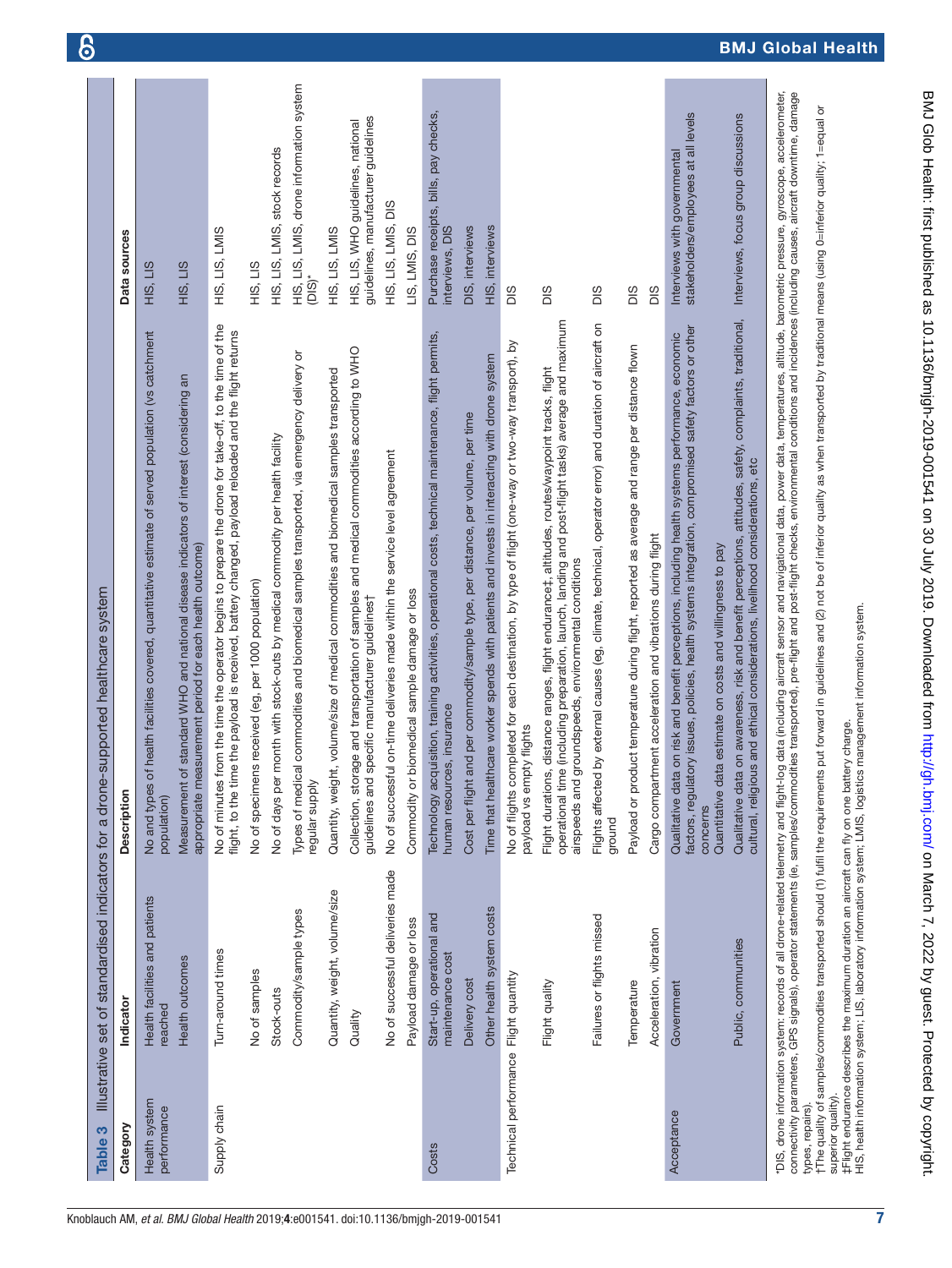been a priority. However, in light of the increasing country demand for health-related drone projects, it is important that implementers share their data in a timely manner. To properly assess the long-term feasibility and impacts of the use of drones, the indicators listed in [table](#page-6-0) 3 may serve as a minimum guidance for ongoing or future drone projects.

Data will further allow to assess the cost-effectiveness of drone use as compared with a standard of care. A 2016 cost-effectiveness analysis study found that drones can increase vaccine availability and decrease costs as compared with standard of care, if drone use was maximised and optimised to overcome the initial investment and maintenance costs. $^{13}$  However, this is the only modelled cost-effectiveness study currently available whereas real-life data are missing in the public sphere. Importantly, technology costs keep evolving but may be lowered once the technology enters a commercially developed stage. Stakeholders further agree that while cost-effectiveness is an important aspect to consider for countries and funders, cost is not the only or most important factor if lives can be saved.<sup>11</sup> However, even if shown to be cost-effective, the willingness to pay for drone-supported systems is not guaranteed, especially considering that many countries already lack resources for health supply chain transport needs.<sup>35</sup>

Another important aspect to consider is the local acceptability of the drones, especially when deployed in populations with limited previous exposure to technologies. In Madagascar, an acceptability assessment conducted with community members found a large majority in favour of seeing drone technology being used for healthcare in their community. In Malawi, the acceptability component was assessed through key stakeholder interviews on all levels and focus group discussions in communities.<sup>22 23</sup> In general, there was low awareness of drones but high acceptability once the idea of drones used for medical transport was introduced. Concerns circled around the safety of people and property, privacy and sustainability, while the main benefit was seen as potential transportation time saved. These studies underline the importance of implementing a comprehensive community mobilisation plan. This ideally includes the physical presentation of a drone (eg, to demystify it, show absence of a camera), comprehensive information on benefits and risks, and operational details (eg, flight paths, flight times, products flown).

In many countries, there will likely be different healthcare providers implementing their own drone projects in the future. While projects can be complementary, with one doing long-distance parachuting and the other short-distance bi-directional transport as an example, there is potential for parallel and competing projects. It is therefore important to coordinate efforts and not burden local health systems with competitive interests. Instead, joint operational or regulatory initiatives might reduce the burden for health ministries and regulatory agencies.

#### For drone manufacturers and providers

Three of the projects required changing the initial technology or provider [\(table](#page-2-0) 1). Challenges specific to these low-resource countries demonstrated that adjustments to the currently available technology were required. The technology needs to be functional in the most extreme contexts where, for example, the lack of power requires solar-powered systems, the lack of network connectivity needs alternative communication and tracking systems, the lack of technical knowledge needs user-friendly systems, or different weather conditions such as heat requires cargo containers to have integrated cooling systems. So far, bi-directional transport requires technical skills at both ends of the flight. An easy-to-use technology requiring minimal technical knowledge at least on one end (eg, with the community health worker) in combination with minimal but adequate training is needed to make the technology widely applicable. Hence, drone manufacturers and providers are immediately challenged to build robust technologies responding to those real-world needs.

Manufacturers could also scope technology solutions that may exist beyond the public health sphere. Drones used for non-humanitarian purposes might have performance features that humanitarian drones still lack and which could support the advances needed for the public health field.

Based on our experience, several weeks are required initially for drone providers to be in-country to test and adjust technologies. The context-specific challenges faced by implementers operating in different countries, such as importation of equipment or cell phone tower interference issues, confirm the importance of allowing ample time for testing.

Since other transport conditions are unlikely to change rapidly in remote areas in sub-Saharan Africa, reliable drone technology makes a compelling business model if local needs can be met. This holds true for drone technology, repair parts and other associated equipment. For example, the shipment and importation of lithium polymer batteries posed a challenge in Madagascar and Senegal. The upsurge in private and commercial drone use presents a local business opportunity for importation of batteries and other drone parts, as well as recycling of some of these components for other purposes (eg, re-using drone batteries in solar energy systems).

#### For sponsors/funders

The projects presented here were all fully supported by foreign funding, although importantly, local ministries contributed through provision of structures and personnel. Implementers of the projects presented here have been approached by major donors such as the Global Fund to Fight AIDS, Tuberculosis and Malaria, the Bill & Melinda Gates Foundation, and USAID enquiring about experiences and potential evidence. For developers, implementers and researchers alike, it would be helpful if funders were explicit about what evidence they need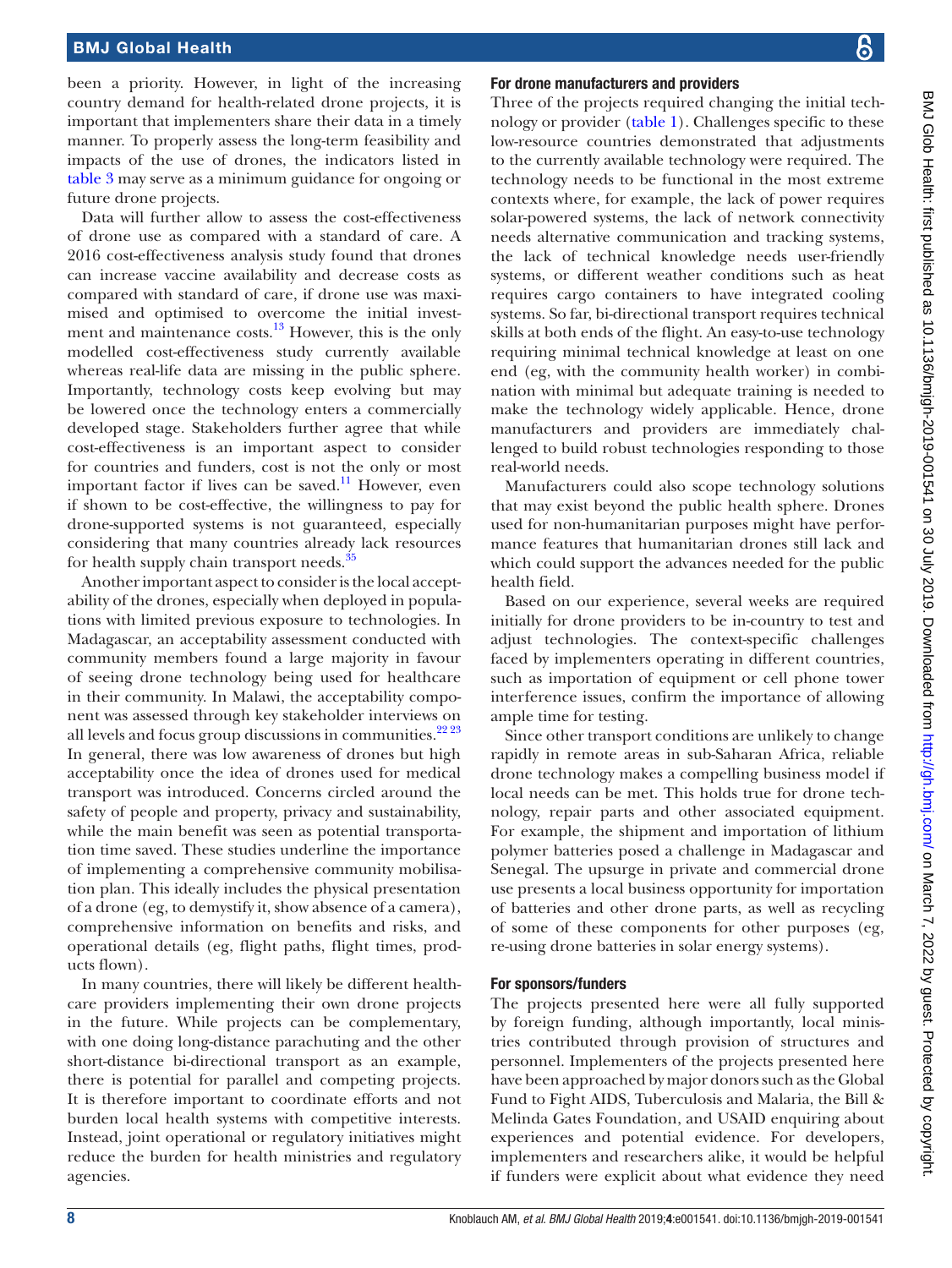(eg, cost-effectiveness, safety, acceptability, local sustainability) before deciding to fund.

At this stage, funders need to be aware that they invest in a technology still needing iterative development in realworld contexts. Ample flexibility in funding is needed so that implementers can keep up with the rapid pace at which the technology is changing. In addition, comparable with the phases of drug development trials, drone software and hardware development, impact evaluation and final implementation requires longer-term investment, with funds that go beyond pilot projects. The field may also seek investment from the private sector, investment funds or venture capital sources in order to more quickly reach the point of technical robustness needed.

#### **CONCLUSION**

We conclude that drones are increasingly being tested for healthcare purposes around the globe. They can be understood as a tool complementary to existing transport systems offering advantages over traditional approaches in certain circumstances. How and where drones optimally fit into health systems is still being determined and will depend on local needs and resources. Currently, projects attempting bi-directional drone transport are still exploring the possibilities, advancing the technologies and gathering real-world experiences.

The integration and optimisation of new technologies into health systems is a process over several years. As a recent example, mobile health (m-Health) solutions experienced a slow start in the  $1990s$ .<sup>36</sup> Its use increased rapidly in the wake of computer and communication networks and more recently smartphones, surpassing geographical, temporal and organisational barriers. In evolving technological and market environments, drones could take a similar trajectory. As with any innovative health intervention, the sustainability of drone-supported healthcare systems will further necessitate strong capacity building, an efficient impact monitoring and evaluation cycle and in-country commitment, including investment in drone regulations, project design and long-term ownership.

Our projects presented here were able to overcome challenges and demonstrate successes with regards to regulations, in-country collaborations, proof of feasibility, information sharing and local acceptability. Based on the experiences gained to date, drones are worth future investments given their compelling prospect to support universal health coverage in sub-Saharan Africa and beyond.

#### Author affiliations

<sup>1</sup>Mycobacteria Unit, Institut Pasteur de Madagascar, Antananarivo, Madagascar <sup>2</sup> Swiss Tropical and Public Health Institute, Basel, Switzerland

<sup>3</sup>Global Health Institute, Stony Brook University, Stony Brook, New York, USA 4 UNICEF Supply Division, Supply Chain Strengthening Centre, Interagency Supply Chain Group, Copenhagen, Denmark

5 UNICEF Malawi, Lilongwe, Malawi

- 6 VillageReach Malawi, Lilongwe, Malawi
- <sup>7</sup>VillageReach Seattle, Seattle, Washington, USA

8 PATH Senegal, Dakar, Senegal

<sup>9</sup>PATH, Seattle, Washington, USA <sup>10</sup>UNICEF Madagascar, Antananarvio, Madagascar

<sup>11</sup>Centre de Recherche du Centre Hospitalier de l'Université de Montréal, Montréal, Quebec, Canada

Acknowledgements We thank governmental and other stakeholders in all countries for their continued collaboration on the herein presented drone projects. We particularly thank all teams and individuals who have worked towards the successes of these projects. We are grateful to the populations affected by the drone projects in the respective countries for accepting and allowing our teams to work in their communities and dedicating their time for the purpose of research. Special thanks to Thokozani Chimenya (VillageReach, Malawi) for analysis of focus group discussions held in Malawi and Samuel Weiss (Purpose Built Drones, USA) for critical review of the paper.

Contributors AMK, SGL and SdlR conceptualised the manuscript. AK wrote the first draft of the manuscript. SdlR, JS, CB, CM, LM, ODD, AG, JR, JM, JB, NR, PS and SGL all contributed to the manuscript content. All authors provided iterative feedback on the manuscript and approved its final version. AMK and SGL are guarantors of the final manuscript.

Funding The DrOTS project in Madagascar was funded by the Stop TB Partnership's TB REACH initiative supported by Global Affairs Canada. Unicef's activities in Malawi were supported by UNICEF core resources. The VillageReach blood and oxytocin study was funded by Grand Challenges Canada and Silicon Valley Community Foundation. PATH's work in Senegal was funded by a grant from the Bill & Melinda Gates Foundation. AMK is supported by the Rudolf Geigy Foundation, Swiss Tropical and Public Health Institute, Basel, Switzerland. SGL is supported by the Canadian Association for Microbiology and Infectious Diseases.

Disclaimer The views expressed herein are solely those of the authors and do not necessarily reflect the views of the organisations/agencies they work for.

Competing interests None declared.

Patient consent for publication Not required.

Provenance and peer review Not commissioned; externally peer reviewed.

Data availability statement No additional data are available.

Open access This is an open access article distributed in accordance with the Creative Commons Attribution Non Commercial (CC BY-NC 4.0) license, which permits others to distribute, remix, adapt, build upon this work non-commercially, and license their derivative works on different terms, provided the original work is properly cited, appropriate credit is given, any changes made indicated, and the use is non-commercial. See:<http://creativecommons.org/licenses/by-nc/4.0/>.

#### **REFERENCES**

- <span id="page-8-0"></span>1. WHO. *Everybody's business: strengthening health systems to improve health outcomes: WHO's framework for action*. Geneva: World Health Organization, 2007.
- <span id="page-8-1"></span>2. Fornace KM, Drakeley CJ, William T, *et al*. Mapping infectious disease landscapes: unmanned aerial vehicles and epidemiology. *[Trends Parasitol](http://dx.doi.org/10.1016/j.pt.2014.09.001)* 2014;30:514–9.
- 3. Mark DB, Hansen SM, Starks ML, *et al*. Drone-based automatic external defibrillators for sudden death? Do we need more courage or more serenity? *[Circulation](http://dx.doi.org/10.1161/CIRCULATIONAHA.117.027888)* 2017;135:2466–9.
- 4. Time USA. Startup Zipline has teamed up with the Rwandan government to deliver blood supplies by drone, 2017. Available: <http://time.com/rwanda-drones-zipline/>
- <span id="page-8-2"></span>5. USAID. *Unmanned aerial vehicles landscape analysis: applications in the development context*. Washington DC: USAID Global Health Supply Chain Program—Procurement and Supply Management, 2017.
- 6. Guillen-Perez A, Cano MD. Flying ad hoc networks: a new domain for network communications. *[Sensors](http://dx.doi.org/10.3390/s18103571)* 2018;18:3571–823.
- 7. Karaca Y, Cicek M, Tatli O, *et al*. The potential use of unmanned aircraft systems (drones) in mountain search and rescue operations. *[Am J Emerg Med](http://dx.doi.org/10.1016/j.ajem.2017.09.025)* 2018;36:583–8.
- 8. UN. Mosquito-packed drones ready to join fight against Zika and other deadly diseases New York: UN news, 2018. Available: [https://](https://news.un.org/en/story/2018/04/1007672) [news.un.org/en/story/2018/04/1007672](https://news.un.org/en/story/2018/04/1007672)
- 9. McCall B. Sub-Saharan Africa leads the way in medical drones. *[The](http://dx.doi.org/10.1016/S0140-6736(18)33253-7)  [Lancet](http://dx.doi.org/10.1016/S0140-6736(18)33253-7)* 2019;393:17–18.
- <span id="page-8-3"></span>10. MSF. Innovating to reach remote TB patients and improve access to treatment: Médecins Sans Frontières, 2014. Available: [https://www.](https://www.msf.org/papua-new-guinea-innovating-reach-remote-tb-patients-and-improve-access-treatment)